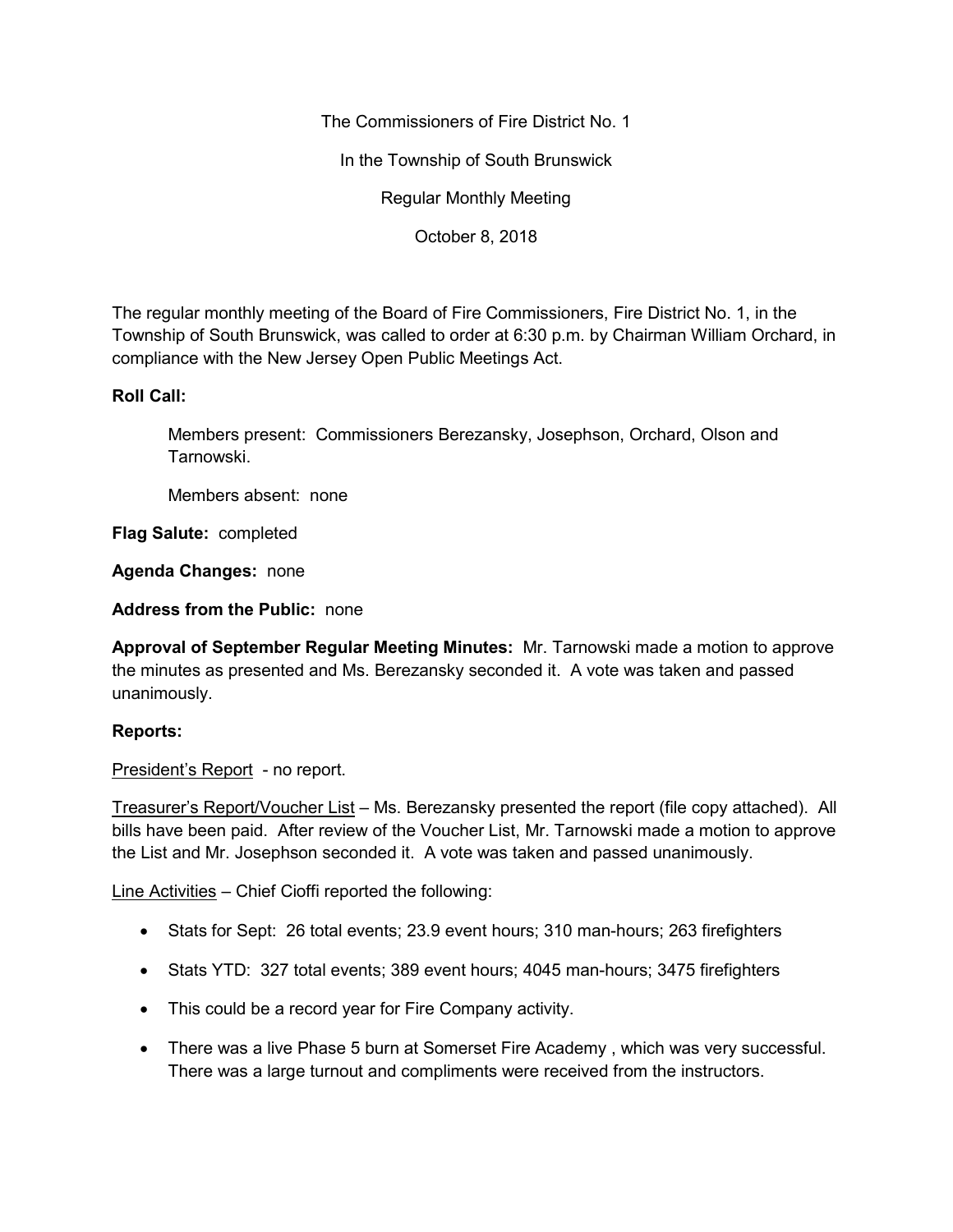- The Open House will be October 13 and all invited to attend.
- Large format drawings of new Truck 221 were available for the Commissioners to look at. The Chief stated how proud he was of the Truck Committee and all the work that was done in a short time. The new truck is a "next generation" vehicle and modifications made to the original design incorporate how fires are fought. Mr. Braslow has been included in the loop and once approval to manufacture, it should be about a 12-month build (Dec 2019 or Jan 2020). Mr. Cioffi stated that the old 221 would be sold for a good amount of money.

Secretary's Report – Mr. Olson had nothing to report.

Fire Coordinator's Report – Chairman Orchard reported, as Mr. Perez was out of town.

- 1. Two quotes have been received from some insurance reps and there should be a substantial savings with Workman's Compensation. There was some discussion about JIF (Joint Insurance Fund) and whether it was a good idea. It was noted that changes have been made to JIF, so Mr. Perez will look into it.
- 2. Replacement lap tops for the Treasurer and Clerk should arrive soon.
- 3. Six used pagers were ordered and received. Motorola does not make new pagers that support the Township's low band system, therefore, refurbished ones were purchased, along with the charging bases.
- 4. Four more sets of gear were sent out for repairs and cleaning. One set of gear had a bad vapor barrier and the cost to repair (\$850) will be covered under warranty.
- 5. Mr. Perez and Chief Cioffi had a discussion about the possibility of purchasing a washing machine to clean turn-out gear. Mr. Cioffi stated that there are concerns about the gear and potential for cancer cases. He noted that sending out the gear all the time would not be possible, as there is no extra turn-out gear and the cost would be prohibitive. He and the Chief will investigate pricing and see what grants are available.
- 6. Options for financing of the new truck were discussed with Mr. Braslow. One would be to go out for bid, however, Mr. Braslow does not like that option, as you lose your right for inspections and change orders. The other option that Mr. Braslow recommends is to use an agency that will take into consideration various factors and come back with a recommendation. Using this option eliminates the need for a special meeting and only requires that the cost be added in the 2019 Budget. The cost of the agency is covered by the State.
- 7. Discussions between the Treasurer, Chairman and Mr. Perez indicate no major changes to the 2019 Budget. At next month's meeting, the Board will review the draft of the Budget.